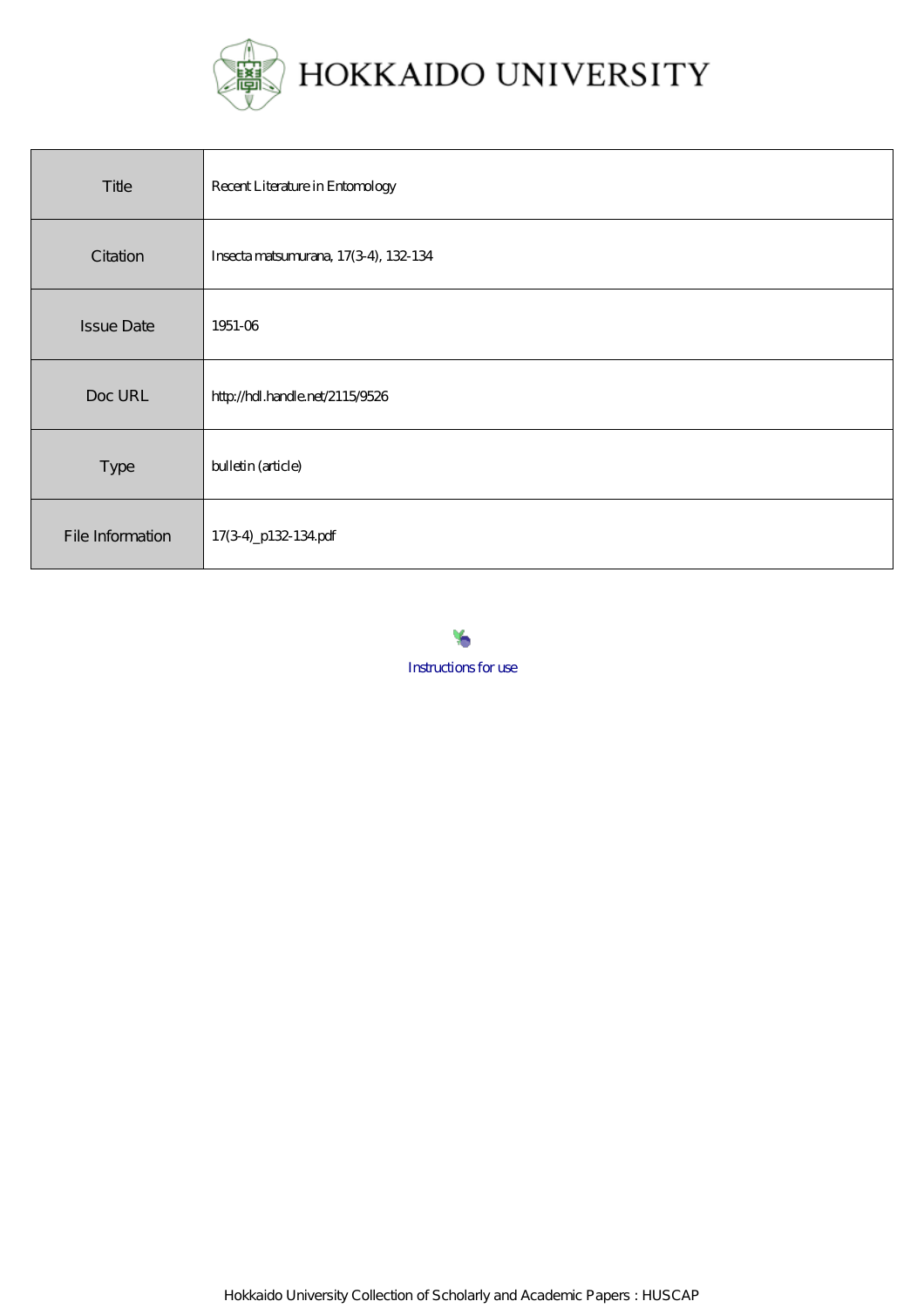## RECENT LITERATURE IN ENTOMOLOGY

## 1 9 4 9

- ARAKI, H. : A list of the genus *Episcapha*, with descriptions of two new subspecies. Trans. Kansai Ent. Soc.. 14: 4-6. *(Episcapha moravitzi magna*, p. 4, Formosa, *E. septentrionis hainanensis*, p. 5, Hainan Is., subspp. n.).
- ARAKI, S. : On two forms of Lycaenidae from Formosa (Lep.). (In Japanese). op. cit.: *17-19. (Virocltola lerna,* p. 17, Formosa, sp. n., *Copltanta iIlurgis tattaka,* p. 17, Formosa, subsp. n.).
- ASAHINA, S. : Odonata of Sachalin. op. cit. : 23-32.
- Cu<sub></sub>Ojô. M. : On the *Bebdomecosta* SPAETH, with description of a new species from Japan (Coleoptera-C1Irysomelidae-Cassidinae). op. cit. : 7-13. *(HeMolllecosta shirnltatai,* p.9, Japan, Sp. n.).
- HAYASHI, M. : A new species and a new subspecies of *Necydalis* from Japan (Cerambycidae: Col.). op. cit. : 14-16. [Necydalis niimurai, p. 14, Japan, sp. n., N. niimurai matsudai, p. 16, Japan, subsp. n.].
- ITO, S. : Eine neue *Paratephritis*-Art aus Japan (Diptera, Trypetidae). op. cit. : 1–3. *[Paratephritis takeuchii*, p. 2, Japan, gp. n.).
- SAWADA, H.: Notes on some Formosan Lamellicorn-beetles of the Cetoniinae and Trichiinae. op. cit. : 70-72. *{Rhomborhina polita taiwana, p. 70, Formosa, subsp. n., Trichus sucdnctus shirozui* for *T. succinctus formosauus* SAWADA, p. 72, n; n.].
- TAKEUCHI, K. : A list of the food-plants of Japanese sawflies. op. cit. : 47-50.
- TsupA, M. : Zwei neue *Hydropsyche-Arten* (Trichoptera) aus Japan. op. cit. : 20—22. *(Hydropsyche nakaharai & H. echigoensis*, p. 21, Japan, gpp. n.).
- VOSII, R. : Einige Collembolen aus Aussenmongolei. (In Japanese with a résumé and a description of a new species in German). op. cit. : 33-34.. *(Drepanura mongolia,* pp.33 & 34., Mongolia, Sp. n.].

## 1 950\*

- ESAKI, T. and T. ISHIHARA: Hemiptera of Shansi, North China. Hemiptera I. Homoptera. Mushi, 21:39-48, 3 pls. *(Melampsalta yamashitai, p. 40, M. shansiensis, p. 43, Terauchiana yasumatsui*, p. 47, China, spp. n.).
- ESAKJ, T. and T. ISHIHARA: Some new species of Pentatomidae from Japan (Hemiptera). Trans. Shikoku Ent. Soc. 1: 54-58. [Cantheconidea japonicola, p. 54, C. shikokuensis, p. 55, *C. kyusltucnsis,* p. 57, *Sastmgala nipponica,* p. 57, Japan, spp. n.].
- CHUJÔ, M. : Erotylid-beetles of Aomori-prefecture (the Northern-end of Honshu, Japan) collected by Mr. K. SHIMOYAMA. Ent Rev. Jap.,  $5:15-19$ . *(Tritoma shimoyamai* CHUjô, et NAKANE, p. 15, Japan. 8p. n.].

 $*$  The papers published in the Insecta Matsumurana, Vol. 17, No. 2, 1950 are omitted.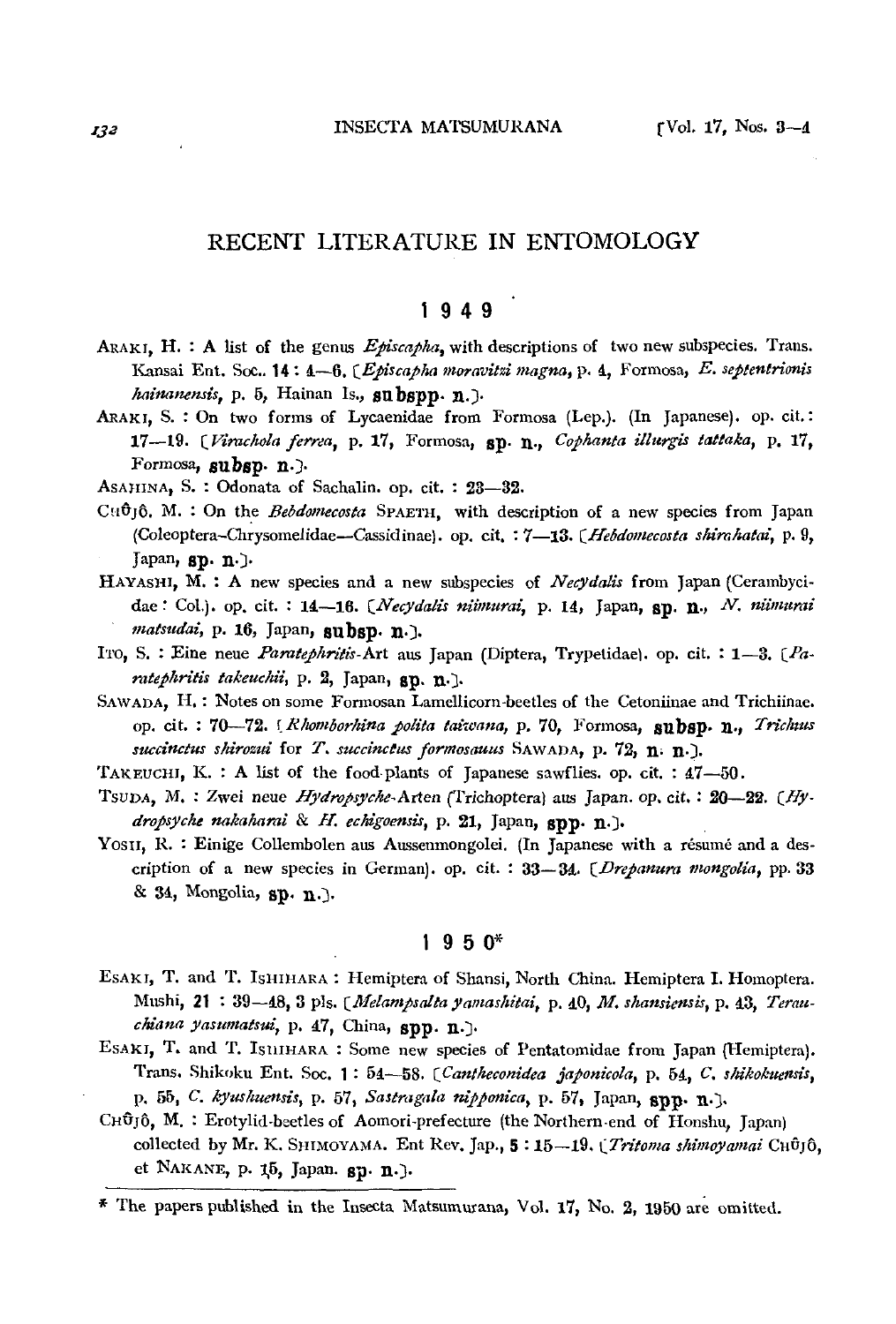- $CH<sup>0</sup>$ , M. and Y. KUROSAWA; The Buprestidae of Shikoku, Japan (Coleoptera). (In Japanese). Trans. Shikoku Ent. Soc., 1: 1-16.
- HABU, A. : On some cave-dwelling Carabidae from Japan (Coleoptera). Mushi, 21 : 49-53, 3 pls. [Ishikawatrechus, p. 49, *Ryugadous*, p. 50, gg. n., *Ishikawatrechus nipponicus*, p. 50, *Ryugadous ishikawai*, p. 51, Japan, spp. n.).
- HAYASHI, M. : On the genus *Epania* PASCOE from Japan (Col.; Cerambycidae). Ent. Rev. Jap., 5 : 1-5. *(Epania septemtrionale,* p. 3, *E. dilaticorne,* p. 5, Japan, Spp. n.].
- HORI, K. : Morphological studies on muscoid flies of medical importance in Japan. II. On the Japanese species of the genus *Calliphora* and its allies and on some common species of *Lucilia* from Tokyo. (In Japanese with a resume in English). Miscel. Rep. Res. Inst. Nat. Resources. No. 16, 11-23.
- ISHIHARA, T. : The developmental stages of some bugs injurious to the kidney bean (Hemiptera). Trans. Shikoku Ent. Soc., 1: 17-32.
- KANDA, S. : Some scale insects from Shansi, North China. (In Japanese with description of a new species in English). Mushi, 21 : 33-38, 1 pl. (Puvinaria nerii, p. 35, China, Sp· n·).
- MURAYAMA,  $\left[ . \right]$ : A new genus and some new species of Scoltidae from Japan (Coleoptera). Trans. Shikoku Enl. Soc., 1 : 49-53. *CTosaXJIlebortts,* p 49, g. n., *Tosaxyleborus pal- #dipennis,* p • 49, *Cryphalus lStephanoderes) kraunhiac,* p. 50, *Xlyoterus ashunmsis,* p. *51, Ips tosaensis,* p. 52, Japan, spp. n.).
- NAKANE, T. : New or little known Coleoptera from Japan and its adjacent regions. IV. --Drilidae- Mushi, 21: 21-31. *(Drilonius osawai*, p. 30, Japan, sp. n.).
- NAKANE, T. : New or little known Coleoptera from Japan and its adjacent regions. II. -Erotylidae- Ent. Rev. Jap., 5: 6-13. *(Tritollta asahincti,* p. 10, Japan, *Megalodacne*  lewisi, p. 12, Amami-Oshima, Loochoo, spp. n.].
- NAKANE, T. and S. NOMURA: New or little known Coleoptera from Japan and its adjacent regions. I. Mordellidae--Mordellinae. Trans. Kansai Ent. Soc., 15 : 1-17. *[Glip satoi*, p. 1, Formosa, *G. {!sallina;,* p. 3, Bonin, *Hoshilwnanomiall.irai,* p. 6, Formosa? or Japan?, *H. mitsuoi,* p. 7, Japan, *H. formosana,* p. 9, Formosa, *Mordella hananai,* p. 12, Formosa, *M. amkiz;* p. 13, Japan, *M. noveoscutellata,* p. 15, Formosa, Spp. n.).
- NISHIO, Y. : Eine neue Strangalia-Art aus Sachalien. (In Japanese with a résumé in German Ent. Hev. Jap., 5: 20-21. *(Strangalia (Strmtgalia) connecta,* p. 20, Saghalien,  $\text{sp. } n$ .
- OliMAClII, F. : Male genitalia of the Rice Field Grasshoppers and their taxonmic significance. (In Japanese with a résumé in English). Bull. Facul. Agr., Mie Univ., No. 1,  $41 - 44.$
- SAW AhA, H. : On *Serica simi/is* LEWIS. (In Japanese) Trans. Kansai Ent. Soc., 15: 18  $-22.$
- TAKAHASHI, R. : Four new species of Aleyrodidae (Homoptera) from Australia, India and IJorneo. Ann. Zool. Jap., 23: 35-38. *(Dialeurodes dryandrae;* p. 85, Australia, *Tetmleurodes PUS(l1t{1,* p. 86, India, T. *elacecarpi,* p. 37, Australia, *Pealius schimae,* p. 38, Dorneo Spp· n·)·
- TSUNEKI K. : Descriptions of new species and subspecies of the Chrysididae from East Asia (Hymenoptera). Mushi, 21 : 61-81. *(Ellampus grandis,* p. 61, Japan, *Hedyclwus manch"rianullt,* Manchuria; p. 64, *Chrysia (Holochrysis) koma,* p. 65, Korea, *C. (Trli:hrysis) saokime,* p. 68, Japan, C. (T.) *bicarinata,* p. 69, South Chi.na, *C.* (T.) *rubrijasciata,* p.